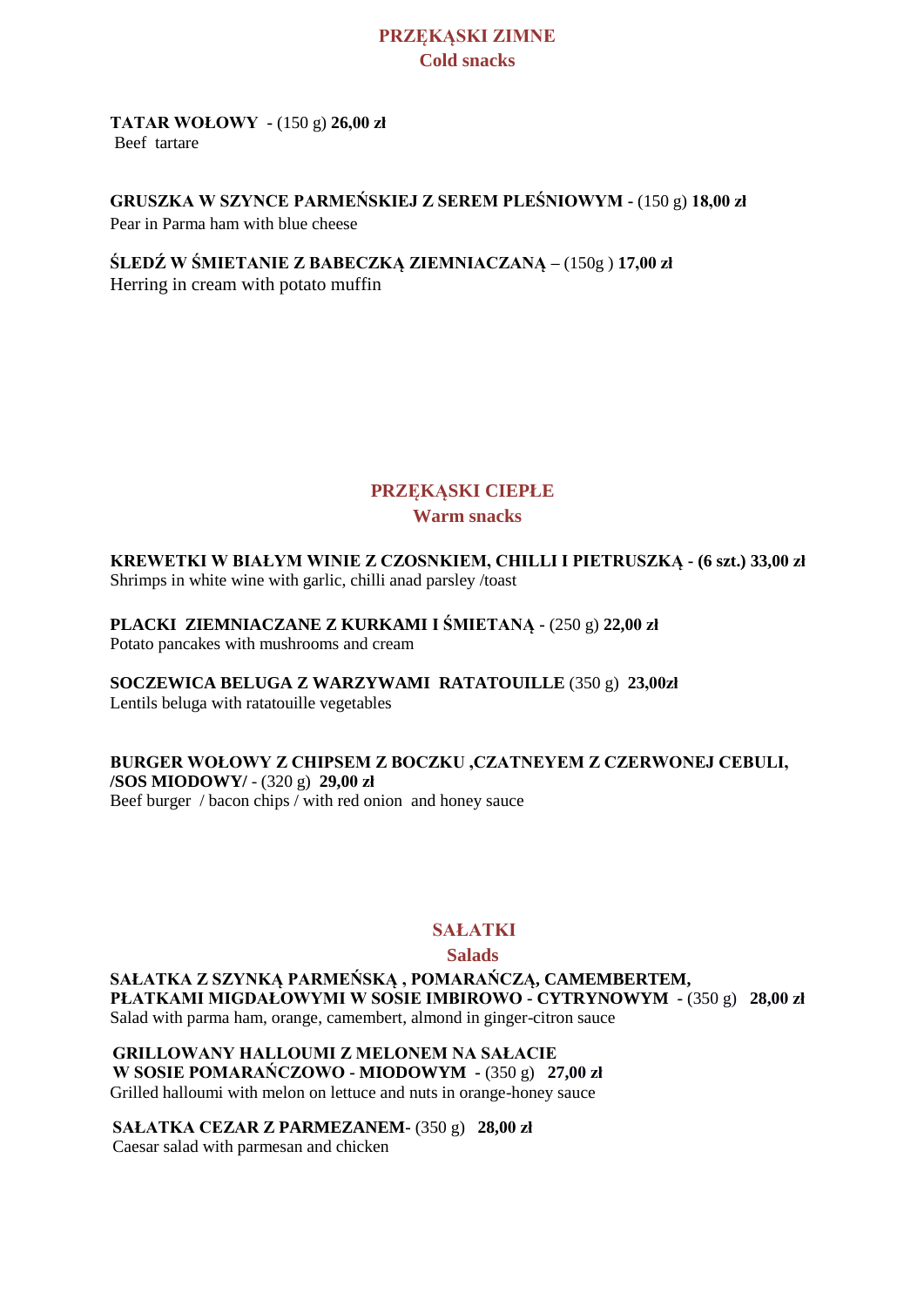#### **ZUPY/SOUPS**

**BARSZCZ CZERWONY Z KOŁDUNAMI** -( 300g) **13,50 zł**  Red borscht with mini dumplings

## **BULION Z KOŁDUNAMI -** (350 g) **14,50 zł**

Stock with mini dumplings

**ZUPA GULASZOWA** – (350 g) **15,00 zł** Goulash soup

**KREM BARSZCZ BIAŁY Z CHRZANEM I KURKAMI -** (350 g) **13,50 zł** White borscht with horseradish and chanterelles

#### **MIĘSA/MEAT**

**SCHAB Z KOŚCIĄ** -(200g /500 g) **38.00zł / sos śliwkowy z orzechami włoskimi / puree ziemniaczane /**  Port loin with bone/ plum with walnuts/ potato puree

**STEK Z POLĘDWICY WOŁOWEJ** -(200g /500 g) **69.00zł / sos pieprzowy / ziemniaki opiekane / masło czosnkowe/ kalafior** Steak in Jack Daniels sauce with roast potatoes/garlic butter/ cauliflover

#### **KURCZAK W SOSIE MUSZTARDOWYM 35,00 zł**

**/ risoni ze szpinakiem/-** (180 g / 480 g) Chicken breast with mustard sauce /spinach risoni/

#### **SCHAB W BIAŁYM WINIE Z CZOSNKIEM I PIETRUSZKĄ 35,00 zł**

**/ carpaccio z rzepy/ mus pietruszkowy / ziemniaki w ziolach /** 180 g / 470 g) Pork loin in a light wine / turnip carpaccio / parsley mousse/ potatoes in herbs

#### **ŻEBERKA PO PODLASKU W MIODZIE 33,00 zł**

**/ kluski ślaskie / sałatka z buraków / -** (250 g / 550 g) Ribs in honey sauce with potato puree and beetroot salad

**GOLONKA W PIWIE Z MUSZTARDĄ I CHRZANEM 100g w/w 8.50zł**  Knuckle **/** mustard / horseadish /

**KARKÓWKA Z GRILLA Z BOROWIKIEM I FASOLKĄ SZPARAGOWĄ** (220g/400g) **39,50** zł **/ziemniaki/**

Grilled pork neck with mushroom and grean beans/ potato

#### **RYBY/FISH**

#### **SANDACZ W ŚMIETANIE Z PIETRUSZKĄ 45,00 zł**

/ **ziemniaki w ziołach / sałatka ogórkowa / -** (180g / 480g) Zander in cream with parsley /potato puree in herbs and cucumber salad

**PSTRĄG** 100g w/wagi **11,00 zł / brokuł / pieczywo /** Baked trout with broccoli and bread

#### **DORSZ**

**/puree z zielonego groszku/ sos śmietanowo-porowy 39, 00 zł** –( 180g/480g) green pea puree / cream-leek sauce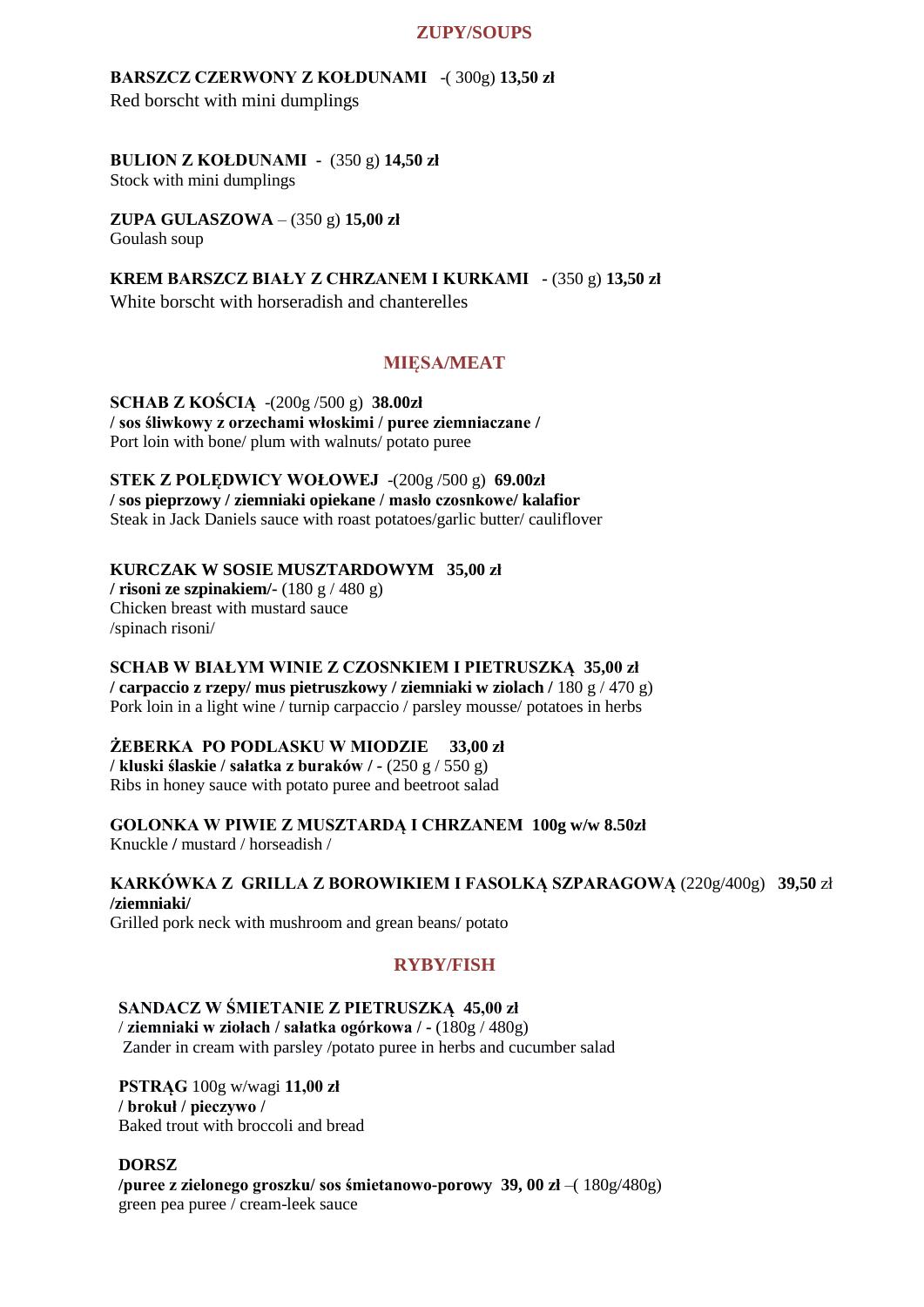#### **MAKARONY**

#### **Pasta**

#### **TAGLIATELLE Z ŁOSOSIEM WĘDZONYM Z CEBULKĄ, PIETRUSZKĄ-** (350 g) **33,00 zł /biały sos**/ Tagliatelle with smoked salmon with onions, parsley /white sauce/

#### **PENNE RAZOWE Z KURCZAKIEM, W SOSIE KURKOWYM Z PIETRUSZKĄ** - (350 g) **31,50 zł /biały sos**/ Penne wholemeal with chicken, /chanterelle sauce/

#### **PENNE Z BEKONEM I SEREM PLEŚNIOWYM**

#### **W SOKU POMIDOROWYM**- (350g) **29,50 zł**

Penne with bacon and mold cheese in tomato juice

### **PIEROGI**

#### **Dumplings**

**PIEROGI Z KAPUSTĄ I GRZYBAMI ( 6szt) – 23,00 zł** Dumplings with cabbage and mushroom

**PIEROGI RUSKIE -** (6 szt.) **20,00 zł**  / Surówka / Dumplings with cottage cheese and potatoes/ salad/

#### **PIEROGI Z MIĘSEM -** (6 szt.) **22,00 zł**

/ Surówka / Dumplings with meat/salad/

#### **PIEROGI PODLASKIE Z ORZESZKAMI -** (6 szt.) **20,00 zł**

/ Surówka / Dumplings with fried potatoes and bacon/ salad/

#### **MENU DLA MALUCHA Menu for the toddler**

**KURCZAK W CHRUPIĄCEJ PANIERCE Z ZIEMNIACZKAMI 17,00 zł**  Chicken in a crispy batter with potatoes

**NALEŚNIK Z SEREM I MUSEM OWOCOWYM 11,00 zł**

## Pancake with cottage cheese and fruit mousse

#### **DESERY**

#### **Dessert**

#### **FONDANT CZEKOLADOWY 14,50 zł**

/mus brzoskwiniowy/ Chocolate fondant

**TARTA GRUSZKOWA Z SEREM PLEŚNIOWYM 14,50 zł** Pear tart witch blue cheese

**SZARLOTKA NA CIEPŁO Z LODAMI 15,00 zł** Apple pie with ice cream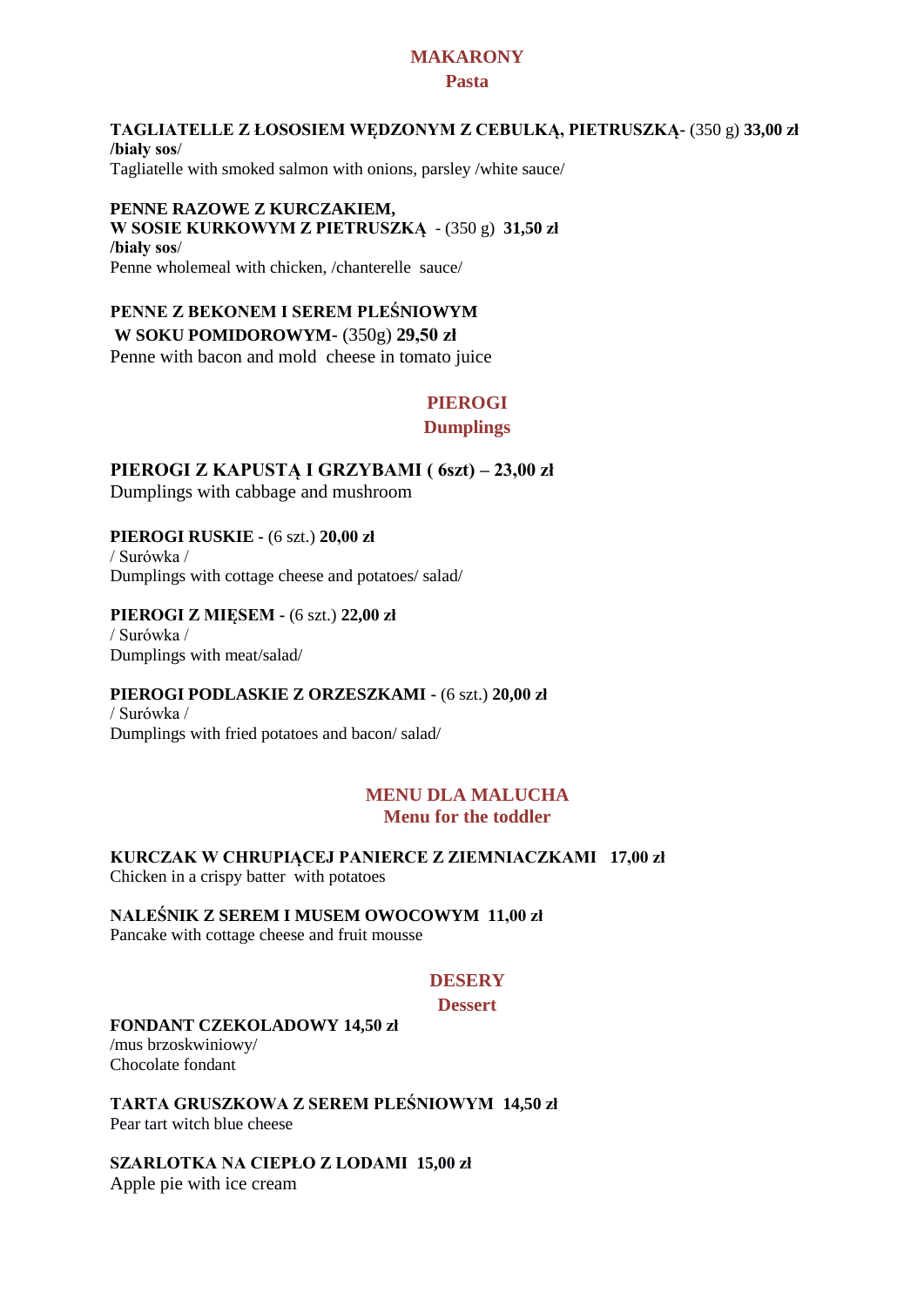#### **NAPOJE GORĄCE Hot beverages**

**ESPRESSO 8,00 zł**  Espresso

**DOUBLE ESPRESSO 12,50 zł**  Espresso

**KAWA CAPPUCCINO 9,00 zł**  Cappuccino

**KAWA LATTE 10,00 zł**  Latte

**KAWA AFFOGATO (Z LODAMI) 14,00 zł**  Affogato coffee (with ice cream)

**KAWA PO IRLANDZKU 15,00 zł**  Irish coffee

**HERBATA CZARNA 6,50 zł**  Black tea

**HERBATA SMAKOWA 6,50 zł**  Tasty tea

#### **NAPOJE ZIMNE Cold beverages**

**COCA COLA 5,50 zł** 

**COCA COLA 0,5 l 7,00 zł** 

**TONIC "KINLEY" 5,50 zł** 

**FANTA 5,50 zł** 

**SPRITE 5,50 zł** 

**WODA MINERALNA GAZOWANA/ NIEGAZOWANA 5,00 zł**  Sparkling / still mineral water

**SOKI OWOCOWE 4,00 zł**  Fruit juice

**SOK POMIDOROWY 5,00 zł**  Tomato juice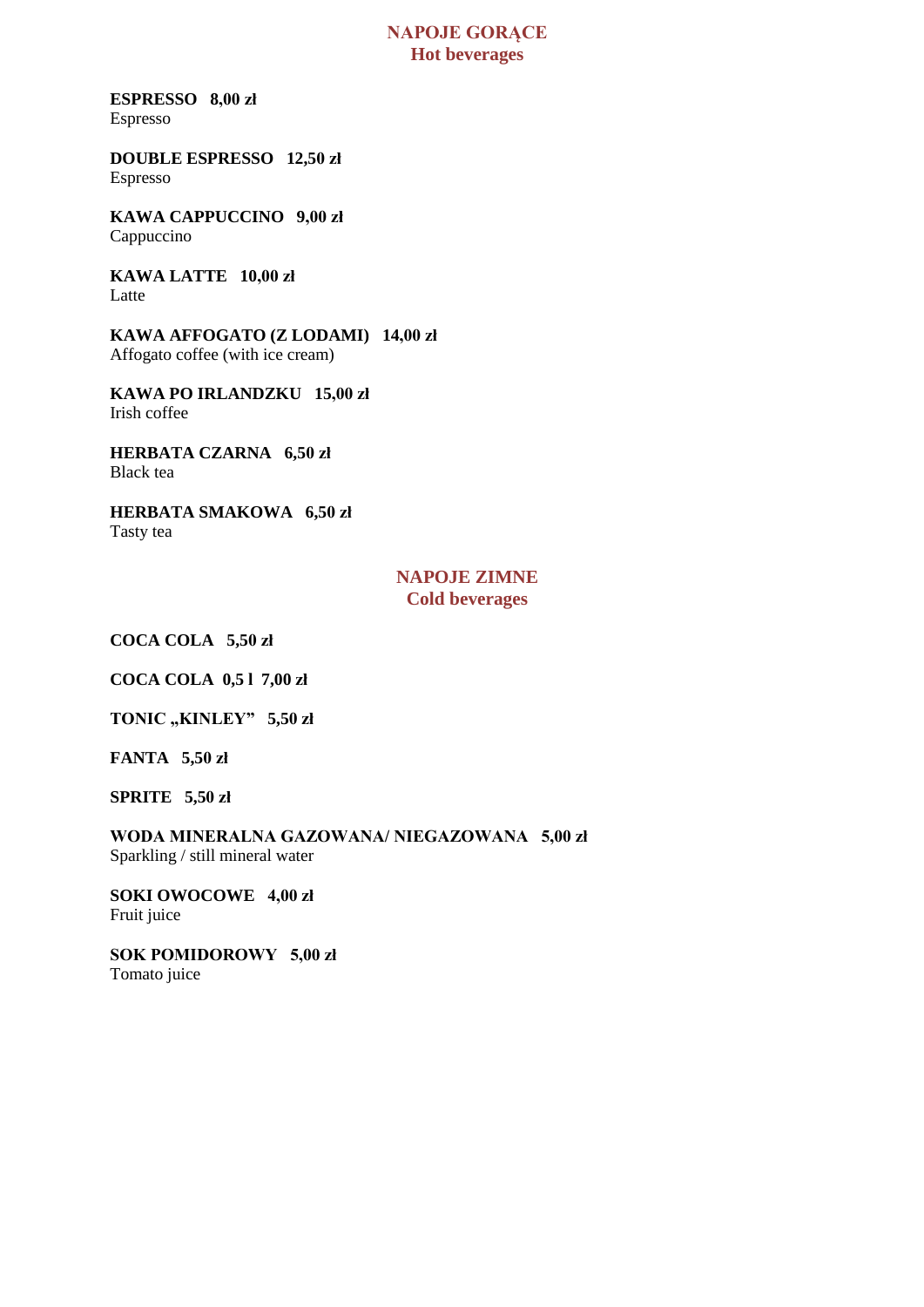## **DRINKI** Drinks

| Margarita (tequila, triple sec, sok z cytryny)<br>Margarita (tequila, triple sec, lemon juice)                                                                      | 100ml 21.00 zł |
|---------------------------------------------------------------------------------------------------------------------------------------------------------------------|----------------|
| Campari Americano (campari, vermut rosso,<br>woda gazowana)-<br>Campari americano (Campari, vermouth rosso,<br>sparklig water)                                      | 200ml 20.00 zł |
| Mojito (rum, cukier trzcinowy, limonka, mięta, lód)<br>Mojito (rum, golden caster suggar, lime juice, mint, ice)                                                    | 200ml 23.00 zł |
| Martini on the rocks (biale martini, wytrawne martini,<br>gin, oliwki)<br>Martini in the rocks (white martini, dry martini, gin, olives)                            | 150ml 18.00 zł |
| Sex on the beach (wódka, likier brzoskwiniowy, grenadine, 200ml 21.00 zł<br>sok pomarańczowy)<br>Sex on the beach (vodka, peach liquer, grenadine, orange<br>juice) |                |
| Vulcano (white rum, wódka, sok pomarańczowy, lód)<br>Vulcano (white rum, vodka, orange juice, ice)                                                                  | 200ml 22.00 zł |
| Tequila sunrise (tequila, sok pomarańczowy, grenadine<br>lód, pomarańcza)<br>Tequila sunrise (tequila, orange juice, grenadine, ice, orange)                        | 200ml 22.00 zł |